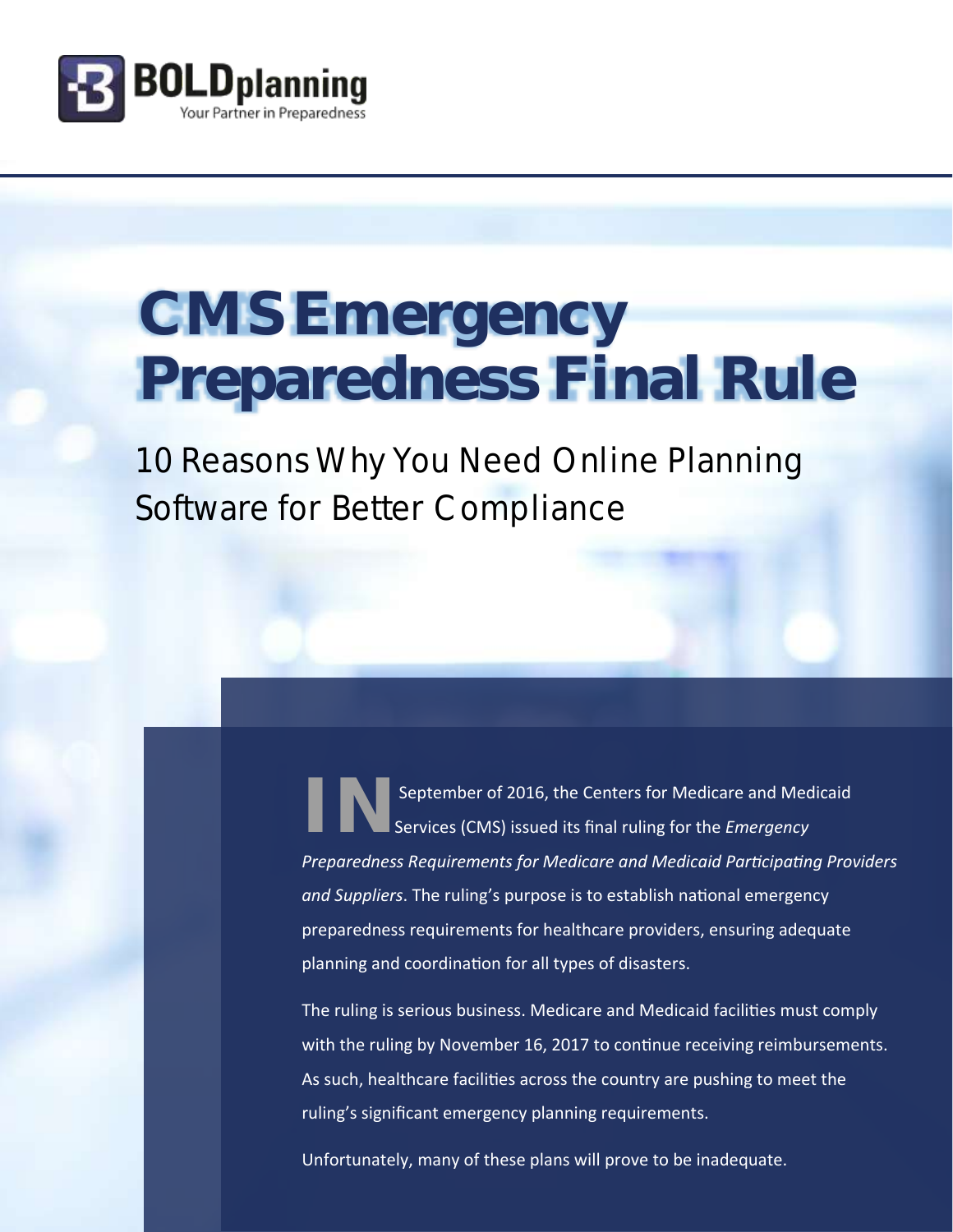**H** istorical approaches, with their reliance on hard-copy, binder-based plans, could place healthcare facility staff, patients and reimbursement revenues at risk. In today's world of online Software-as-a-Service (SaaS) planning solutions, such risks are unnecessary.

Consider the following 10 reasons why online emergency preparedness planning software is a better answer than binder-based plans for meeting CMS Final Rule compliance.



### Better Alignment with CMS Requirements

For many in the healthcare industry, the act of developing an all-inclusive emergency preparedness plan is a new and daunting task. Even with basic training, it is easy to overlook necessary plan components and dependencies that are critical to complying with the CMS ruling.

The best online planning solutions offer a step-by-step, templated approach to compliance. Like tax preparation software that guides users to accurately formulating income tax returns, top emergency planning solutions provide guidance for capturing the right information, making it easier and faster to create operative contingency plans.

Examples of CMS-specific plan components include: patient/ staff allocation and relocation counts, Hospital Incident Command System (HICS) checklists, Homeland Security Exercise and Evaluation Program (HSEEP)-compliant documentation, and 1135 Waivers and reference libraries guidance.

### Easier Editing and Maintenance

Binder-based plans, even if complete prior to the deadline, will rapidly become outdated given the perpetual personnel and organizational changes within a healthcare facility. Updating hard-copy plans may require a reprint of an entire contact section each time an employee joins or leaves the organization.

Online planning solutions make editing records, teams and plans fast and easy. Users simply login, make changes and save. Assignments, duties, team memberships, etc. will be updated automatically throughout the plan.

### Better Planning Collaboration

Emergency preparedness planning cannot be conducted successfully in isolation. It requires deep collaboration between multiple people, departments and external agencies. In the past, manual collaboration and data collection efforts (such as emailed documents, post-it notes, whiteboard scribblings, etc.) made the plan development process more complex and time consuming.

Today, online planning solutions are easily accessible at any time. Further, with flexible administrative controls, access and editing permissions can be tailored to ensure only the right people gain entrance and have input.

This makes collaboration among key stakeholders easier, faster and more comprehensive.



### CMS RULE ALIGNMENT

Like tax preparation software that guides users to accurately formulating income tax returns, top emergency planning solutions provide guidance for capturing the right information.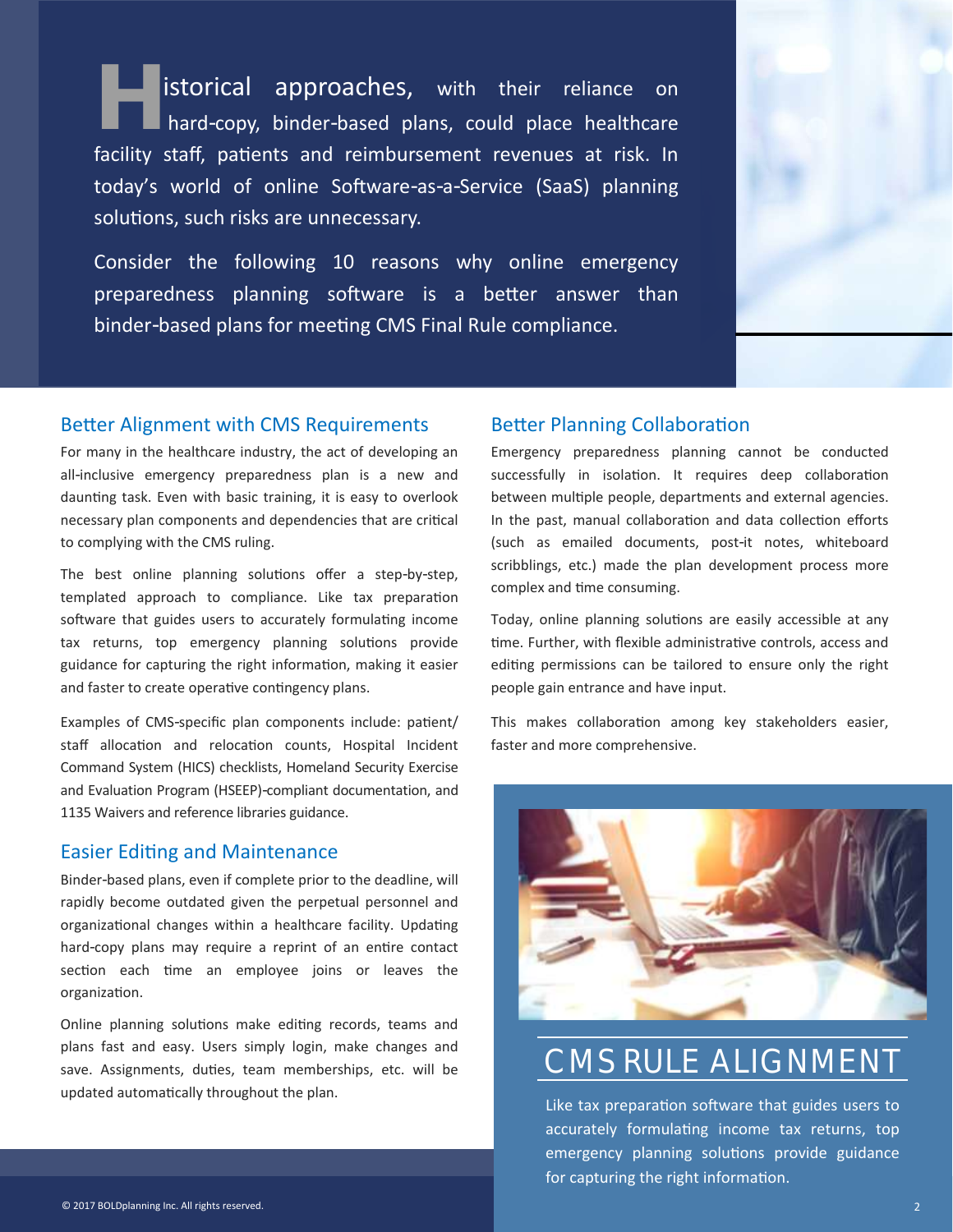

### Enhanced Security

Along these lines, emergency response plans should be well protected. They typically contain Sensitive Personal Information (SPI) such as private phone numbers and addresses for key personnel. Additionally, details of crisis response procedures in the hands of chaos-intent individuals could be used to fulfill nefarious goals.

Binder shelves have virtually no access limitations and safeguards. Further, there is no audit trail of who has accessed the documents and at what times.

Online planning software provides for permission-based access to plan details and contact information via assigned user names and passwords. Further, logins and other activities are generally time-stamped and recorded for auditing or investigative purposes.

### Improved Plan Redundancy/Backup

Events that could negatively impact access to hard-copy emergency response plans themselves should be considered. Fires, broken pipes, severe weather, etc. may destroy the location housing emergency plan binders. Even if plans remain physically intact, they may be completely inaccessible due to building damage, biohazard contamination or other reasons.



## ENHANCED SECURITY

Emergency response plans should be protected. They typically contain Sensitive Personal Information (SPI) such as private phone numbers and addresses for key personnel.

And, while it's feasible to make a backup copy of all materials and store them in a separate location, accessing these offsite copies may be time consuming during an event.

Online planning solutions are accessible from any location with a network connection. No installed software is required so information can be accessed via any modern web browser.

### More Effective Testing and Exercising

Testing and exercising emergency response plans is one of the key components outlined in the CMS ruling. If binder-based plans have not been meticulously maintained or are difficult to search, major hurdles may arise during mandatory exercises.

While most certainly one of the goals in testing/exercising is to identify shortcomings in the process, planners hope these gaps are minor. Major issues can erode organizational confidence and damage internal reputations if exercises do not have generally positive outcomes.

With easier updating, faster searching and better collaboration capabilities, online software improves the odds of successful testing and exercising (not to mention greater success during a real event).

### Greater Access to Supporting Data or Files

It is rare that an emergency preparedness plan is completely self-contained. Frequently, supporting documents, digital files, images, etc. need to accompany the core plan. As such, emergency response coordinators relying on binder-based plans and seeking to locate supporting material may struggle during the high-pressure situation of a plan invocation.

With quality online planning software, supporting files can be archived and available online. Secondary files are also easily searchable and may be linked to appropriate locations within the document itself.